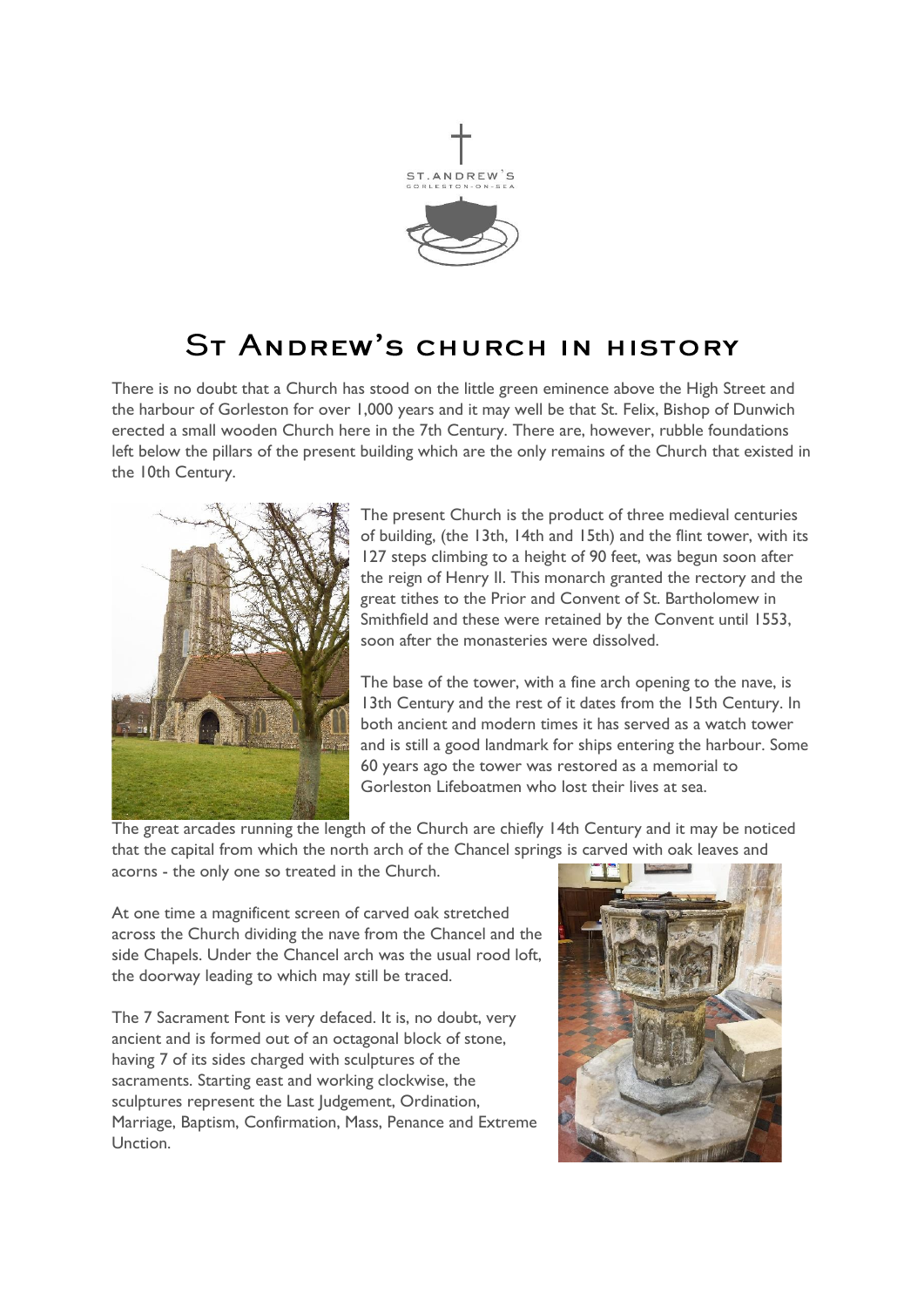The very fine Royal Arms (right) dated 1644 (Charles I) is a relic of the days when Henry VIII made

himself head of the Church of England and "Defender of the Faith". Thereafter it became compulsory for the Royal Arms to be displayed in all churches.

Among St. Andrew's other treasures are an oak chest of the 14th Century,



bonded with iron and having three locks. Of communion plate, there is a silvery gilt chalice bearing the date 1567 and also a plate and flagon, the gift of a former Churchwarden, James Downey who lies buried in the Church.



The Church fell into a very bad state in the early part of the 19th Century but in 1872 a complete restoration was undertaken. The thatch on the roof was replaced by tiles. The north wall of the Church was entirely rebuilt as was the South Porch. Palmer tells us that the western portion of the Church had been walled off and a large ugly vestry erected in which Parish meetings "frequently of a disorderly character" were held. This "monstrosity" together with an organ gallery were removed, bringing the Church back to its original dimensions. Some years later the Norman Altar stone was discovered beneath the sanctuary and restored to its original position. When the North wall was rebuilt, the beautiful 14th Century Easter Sepulchre recess, with its cusped arch canopy was preserved and built into the new structure. This is now open to form the entrance to the Church from the Chapter House via the Choir Vestry.

## **The Gorleston Psalter**

This is a remarkable illuminated manuscript from the early 14<sup>th</sup> Century that was either created at St Andrew's Church or was commissioned by it. The work of the school of artists and scribes that created it can be traced in other fine manuscripts in East Anglia, placing St Andrew's at the centre of a wonderful flourishing of Medieval art and culture. It is now on permanent exhibition in the British Museum - (Illuminated Manuscript Gallery exhibit 49622).

A fuller description of the psalter can be found on the separate tab for the Gorleston Psalter tab.

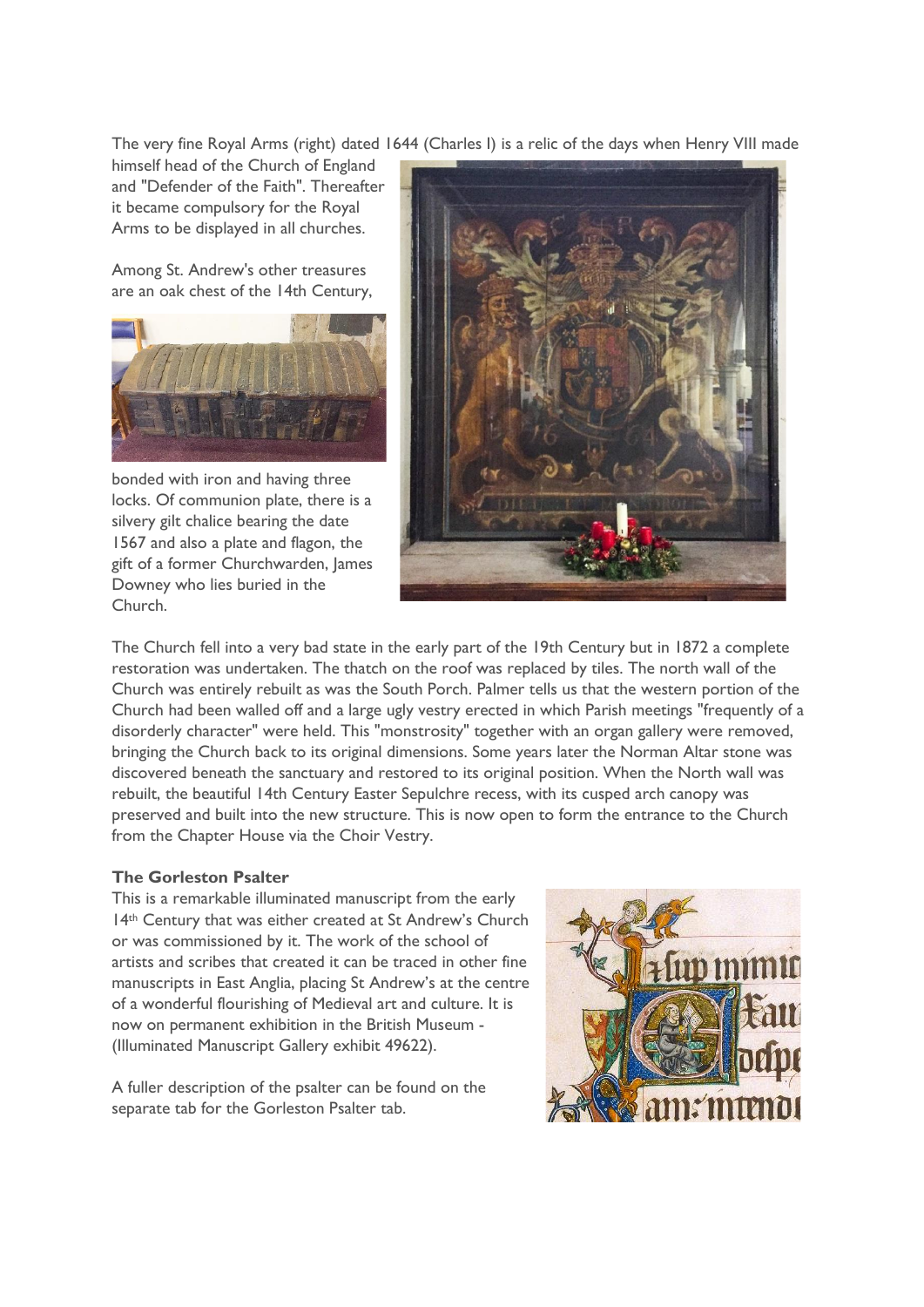#### **The Bacon Brass**

There is but one brass remaining and this, somewhat mutilated, was returned to the Church in a remarkable manner. This is the wellknown Bacon Brass (right), an effigy of a cross legged knight. The Bacons were Lords of the Manor some seven centuries ago and the brass is probably a portrait of Sir John who is mentioned in the Inquisition Rolls of 1292. The figure had been torn from its stone matrix and had been considered destroyed, until it was discovered in a collection which was sold in 1830. Mr J. G. Rokewode purchased it and returned it to Gorleston Church where, at the expense of Mr. Dawson Turner, it was restored to its stone and placed vertically on the North wall of the Lady Chapel.

## **Lost Art**

In common with many other medieval churches, St Andrew's was



decorated by mural paintings. Unfortunately, these were uncovered but then destroyed in the 1872 restoration. Nevertheless, they were recorded before they were destroyed and



some sketches remain. On the North wall were paintings of St Christopher and the Legend of the Three Living and the Three Dead. Also, on the south wall of the Lady Chapel there was a rich painting possibly of the Holy Trinity. These are dated to the late C14th. There were also two painted shields of the Trinity and the Passion. In the late C19th it was also still possible to see traces of paintings in a pillar supporting the Chancel Arch – one of St Anne and the Virgin and one of St Catherine or St Etheldreda. There are no surviving sketches of these last two unfortunately, as far as we know.

St Andrews still possesses two life-size paintings of Moses (left) and Aaron, which we now know are stylistically dated to the early to mid-part of the C18th. These are currently being curated and stored in the Norwich Castle Museum. They were used for some years as an altarpiece.

## **The Organs**

It must have been about the time that the Church was restored in the late 19th Century that the organ was rebuilt by the famous London organ builder, J.C. Bishop and Son. This was a two manual instrument of 22 speaking stops which was placed in the South aisle. The opening Recital was given



by Dr. Frank Bates, who was Organist of Norwich Cathedral from 1886 until 1928. This organ was rebuilt by Binns in 1902 and in 1957 the Binns Organ Tuning Company of Bramley, Leeds, enlarged it into an instrument of three manuals with electro-pneumatic action and a detached stop-key console.

During the 1970's it was felt that the then instrument was not big enough for the task of supporting the singing of a large choir and congregation. It was obvious that a much finer instrument was needed. A fine three manual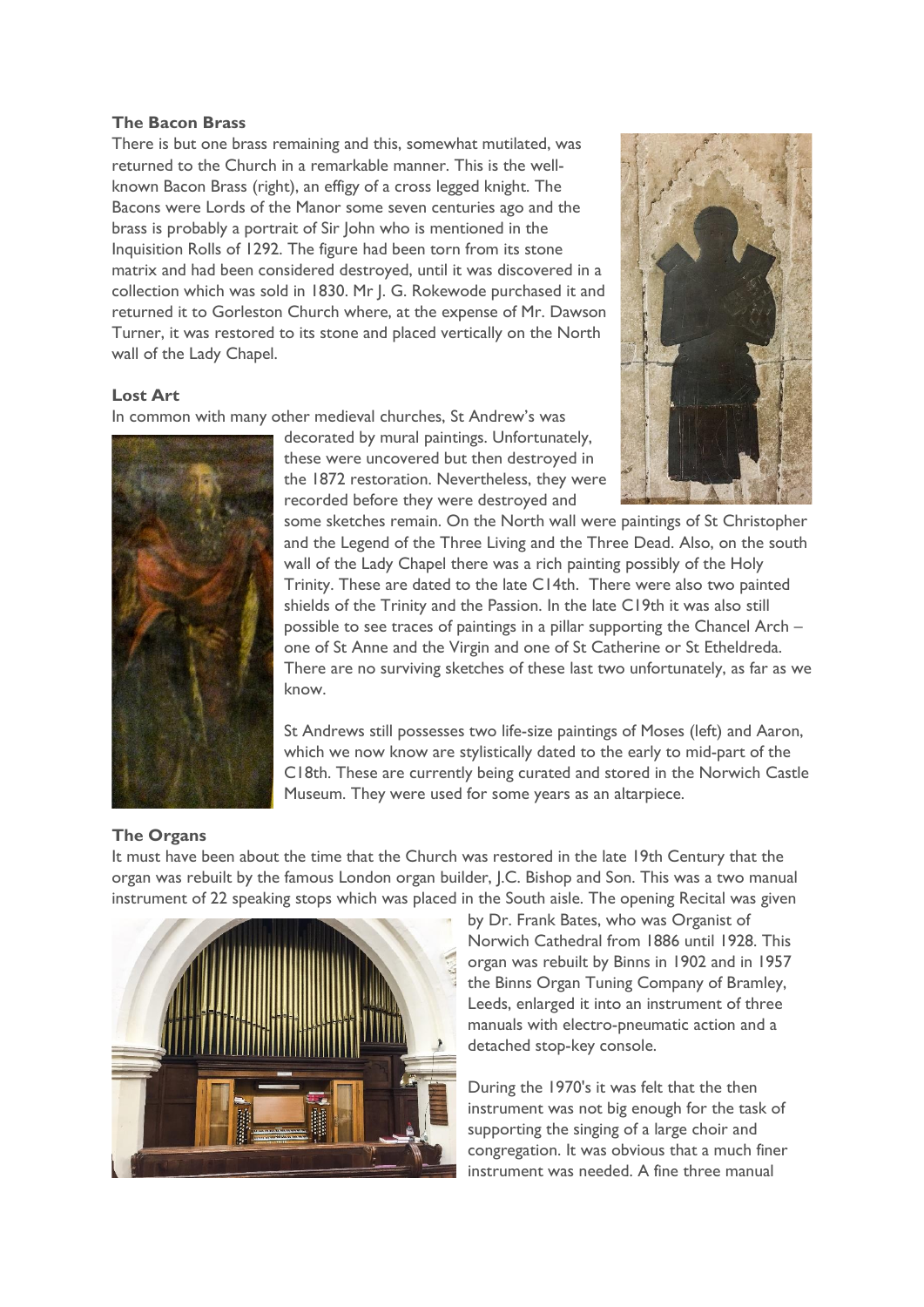Norman and Beard organ became available. It was built in 1904 for St. John's, Lowestoft, which had been declared redundant in 1973. Benjamin Britten's mother, Edith Rhoda Britten, who was secretary of the Lowestoft Musical Society was the organist and is reputed to have played it regularly. The organ was purchased by the Roman Catholic Church of St. John Baptist, Norwich and had in fact been moved there by Storr Brothers in 1974. When the Roman Catholic Church was elevated to Cathedral status soon afterwards, it was decided that this instrument, still in its dismantled state, should be built but sold again, St. Andrew's were happy to purchase it for £500, the same amount that the Roman Catholic Church had paid for it originally. Yet the cost to restore, rebuild and enhance was in the region of £20,000 which was raised under the direction of the then organist, Gregory Underwood. The first necessity in the restoration of the organ was to deal with the action which was replaced with a new electro-pneumatic action. Other alterations also took place including tonal alterations and a new console (including electric drawstop and piston action). All this work was carried out between 6th November 1978 and 29th June 1979 and the Completed organ was dedicated by the Bishop of Thetford, Rt. Rev. Hugh Blackburne, on 6th July 1979. The Opening Recital was played by Dr. Arthur Wills, Organist of Ely Cathedral on 23rd July 1979.

## **Church Fees Board**

During the removal of the old organ in 1978, a Church Fees board dating back to 1842 was discovered and is now on display in Church.

#### **The Tower: The Bells**

Within the tower there were apparently four bells for many years – one of them having "I am mad in ye worsheppe of ye cros" on it; two of them having been cast in 1619. Lester and Pack of London cast one bell in 1763. These bells were removed in 1872, when a new ring of six, cast by Mears and Stainbank, was presented by Miss Miriam Chevaliar Roberts. In 1937 the ring was augmented to eight, through the generosity of the daughter of the donor of the six in 1872. The first Peal on the eight bells (Grandsire Triples) was rung on 13th April 1946. The Tenor weighs 10.5 cwt and the Bells are tuned in the key of G.

#### **The Tower: The Clock**

The Clock in the tower was erected in 1977 by the parishioners as a memorial to the Rev. A.S. Clemens, Vicar between 1966 and 1976.

#### **The Chapter House**

This octagonal building adjoining the Church on the north side was erected in 1970 to replace the old St. Andrew's Church Hall and rooms, which were situated on the corner of the High Street and School Lane, now the site of the High Street Shopping Precinct. Its official name is The Forbes Phillips Chapter House and is named after the Rev. Forbes Alexander



Phillips who was the incumbent between 1893 and 1917. He is still remembered by some for his eccentricities and it is interesting to note that in his book "Gorleston", A.W. Ecclestone devotes a whole chapter to this character. One of the Chapter House's first uses was for the St. Andrew's



Festival in November 1970. During this period The Slater Trust Youth Wing was added following a donation given by the Trust in memory of J.H. Slater who had lived in the Parish.

The official opening of the Chapter House was carried out by the Mayor of Great Yarmouth (Councillor Kenneth H. Hammerton) and was dedicated by the Rt. Revd. Dr. Launcelot Fleming, Bishop of Norwich on Sunday 14th February 1971 prior to Evening Prayer.